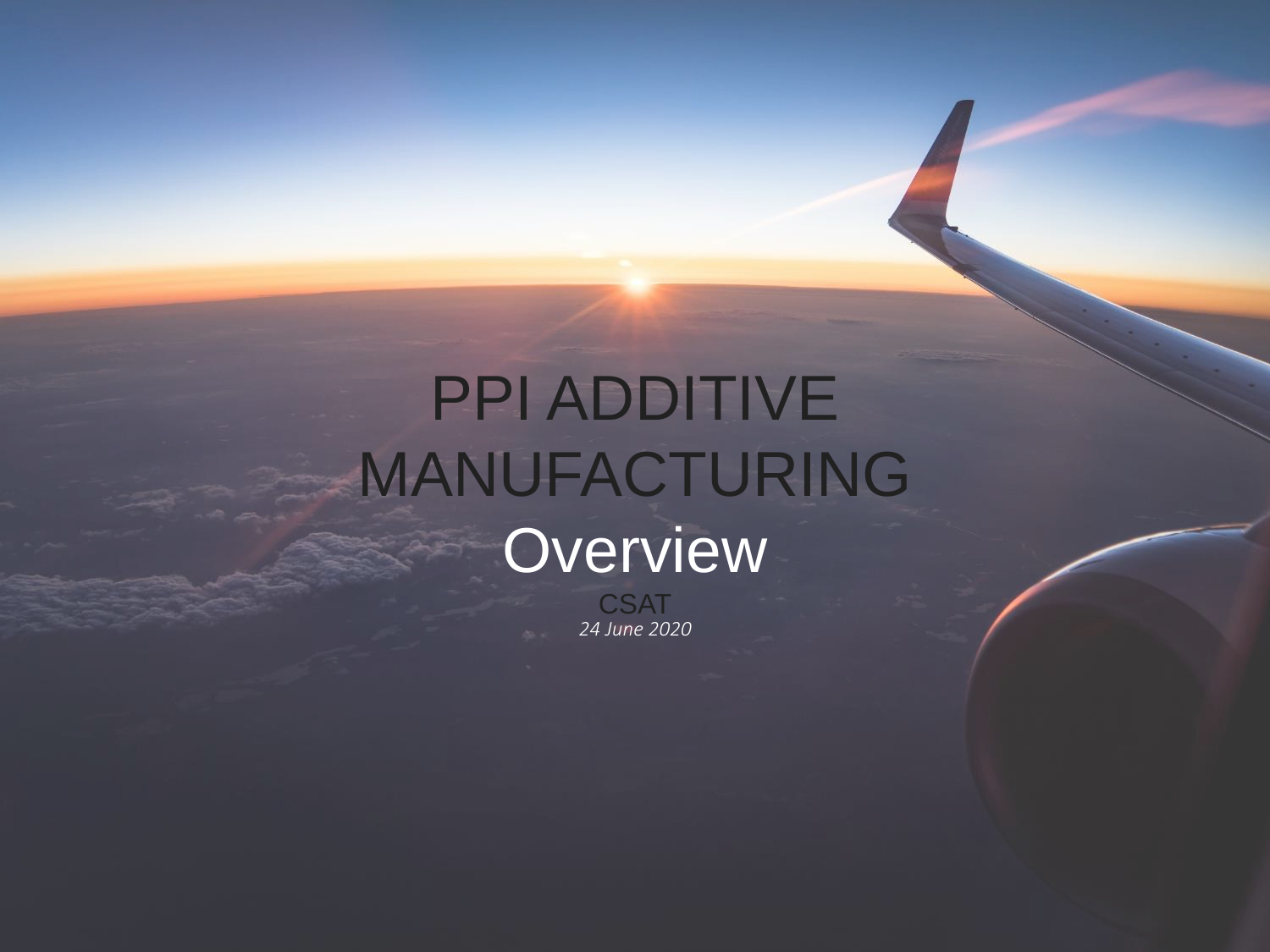# ABOUT PPI

#### **INDUSTRY**

LEADER Founded in 1953, PPI has over 65 years of experience and our aerospace group currently supports over 25 different aircraft platforms.





PPI is recognized as an industry leader in our field. We are a FAA part 145 & EASA approved repair station with full machine shop and plating capabilities. We are Raytheon Technologies & Dowty authorized MRO license holders.



PPI has a strong engineering and executive team with experience working for companies like GE Aviation, Boeing, Smiths Aerospace & Moog. We have 3 FAA DER's & a strong engineering team.



PPI has proudly built a strong reputation of quality in everything we do. We are a AS9100/ISO and NADCAP accredited facility.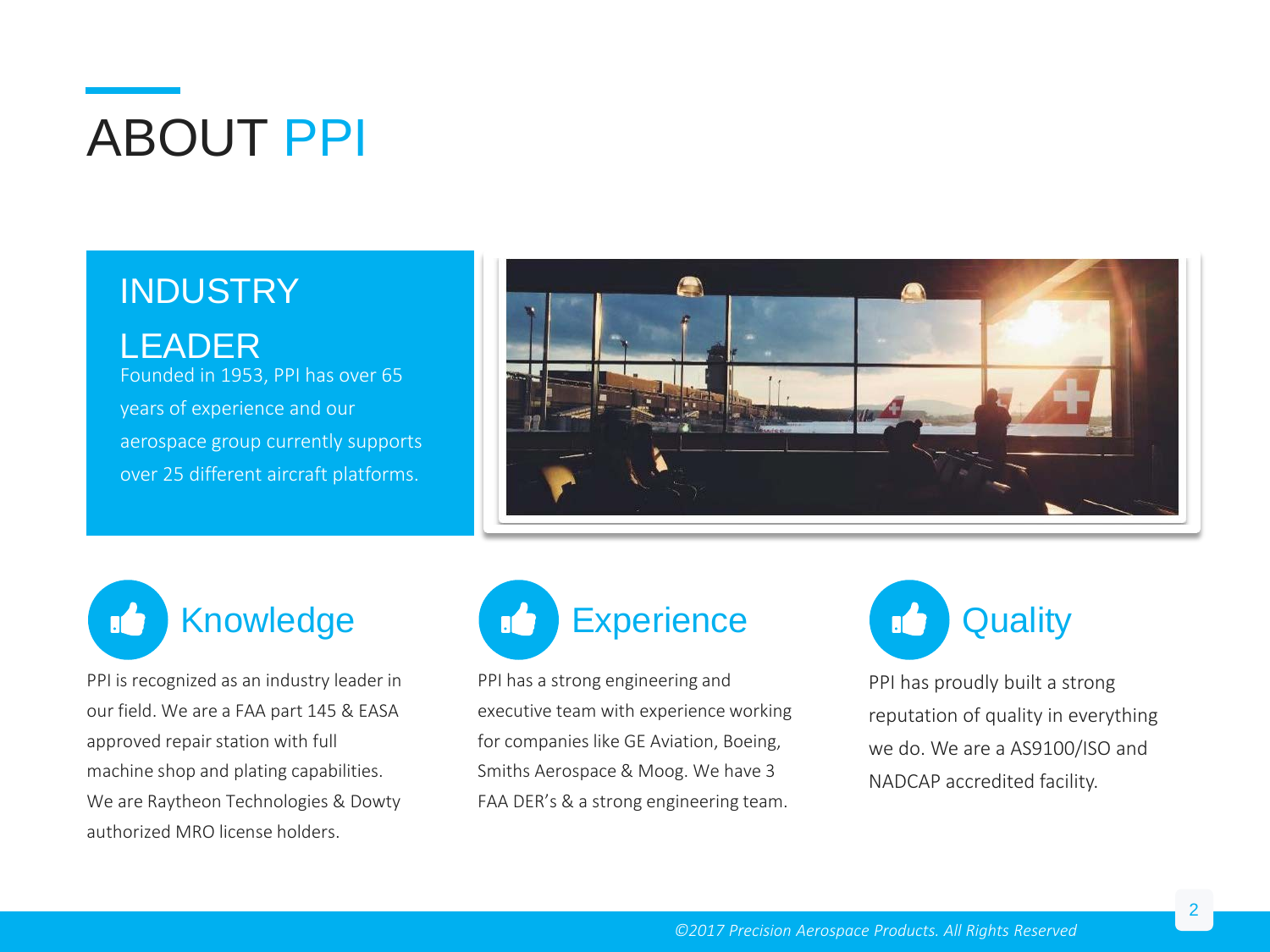# ABOUT OUR AEROSPACE GROUP



### PPI

*Kent, WA*

PPI focuses on hydraulic component & propeller MRO as well as manufacturing.



### PPI Tech Services

*Kent, WA*

PPITS supports our FMS programs setting up MRO capability in foreign countries and supports our customers in the field.



#### C&S

*Fort Worth, TX*

C&S is our clean facility focused on composite propeller product lines for aircraft and rotorcraft.



#### Precision Fuel

*Everett, WA*

PFC is our fuel component MRO & manufacturer supporting a variety of platforms.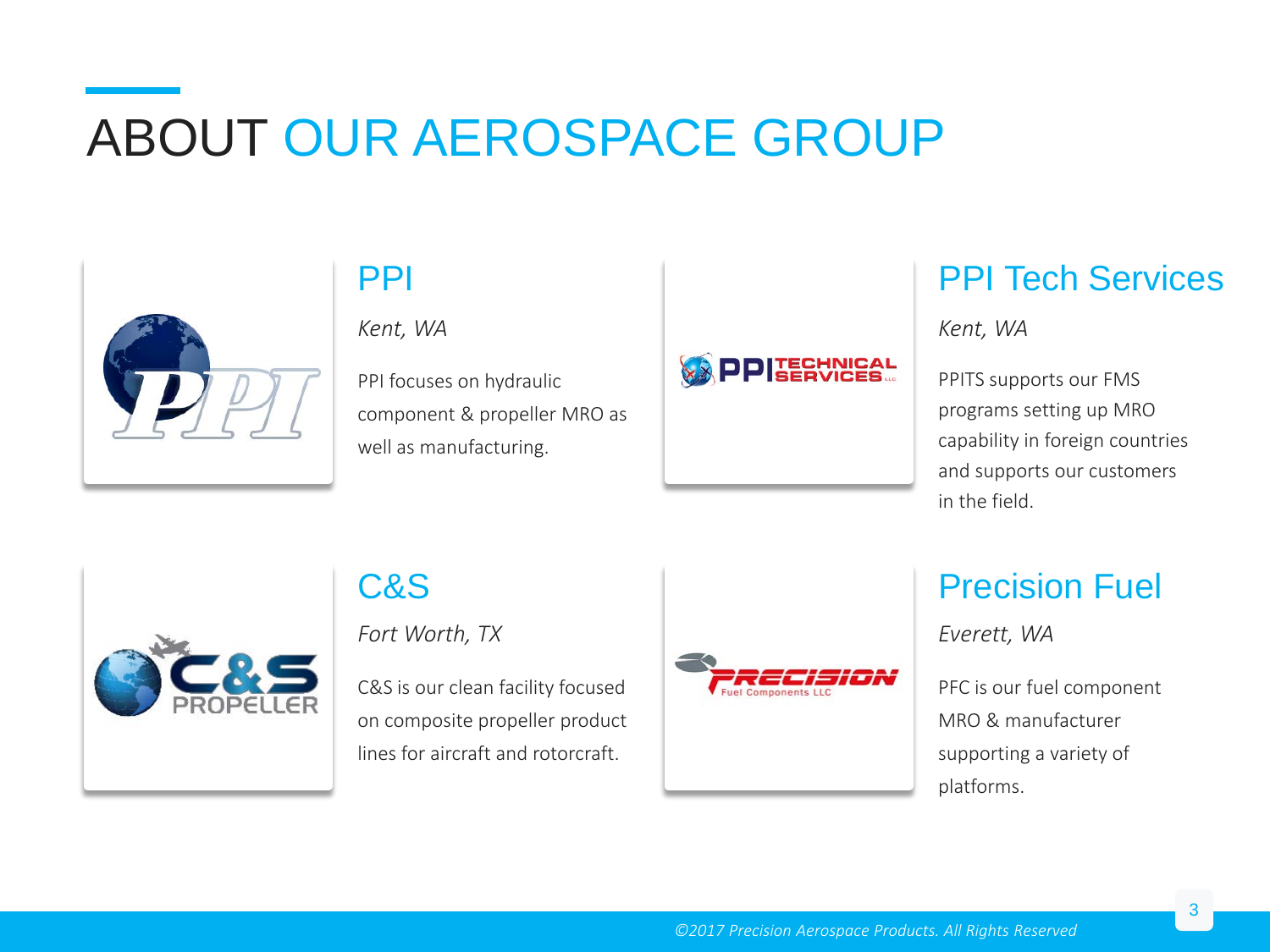# DEVELOPED COLD SPRAY PROJECTS



### ROTATING BEARING

**SLEEVE** 

Cold spray Babbitt coating repair developed in collaboration with Moog to rebuild dimensional deficiencies due to wear.





### VALVE HOUSING COVER

Corrosion and wear have lead to part shortages of this hard to find housing. Repair was developed with Moog to build the sealing surface back up for grinding.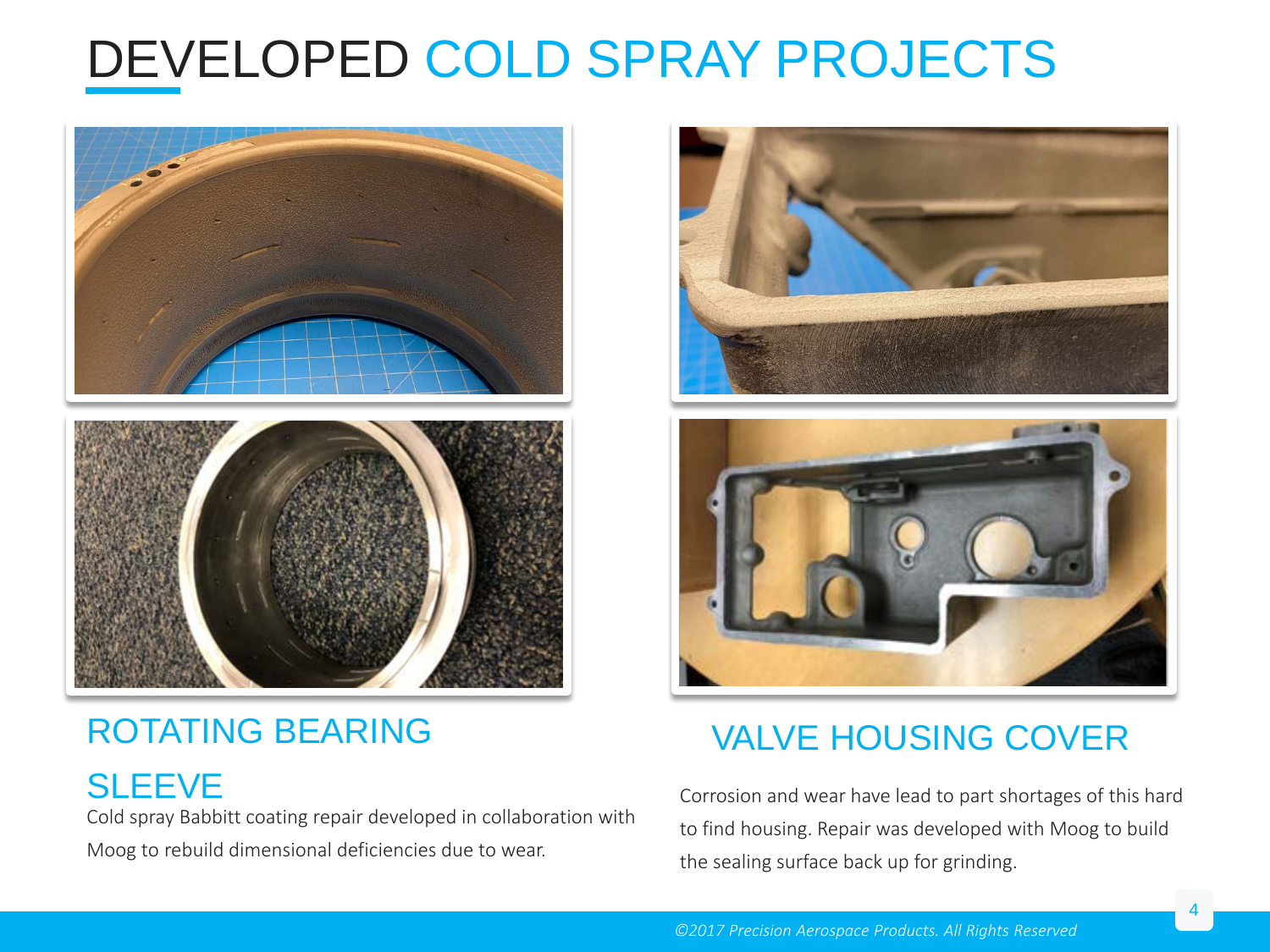## NEW R&D RESEARCH AREAS